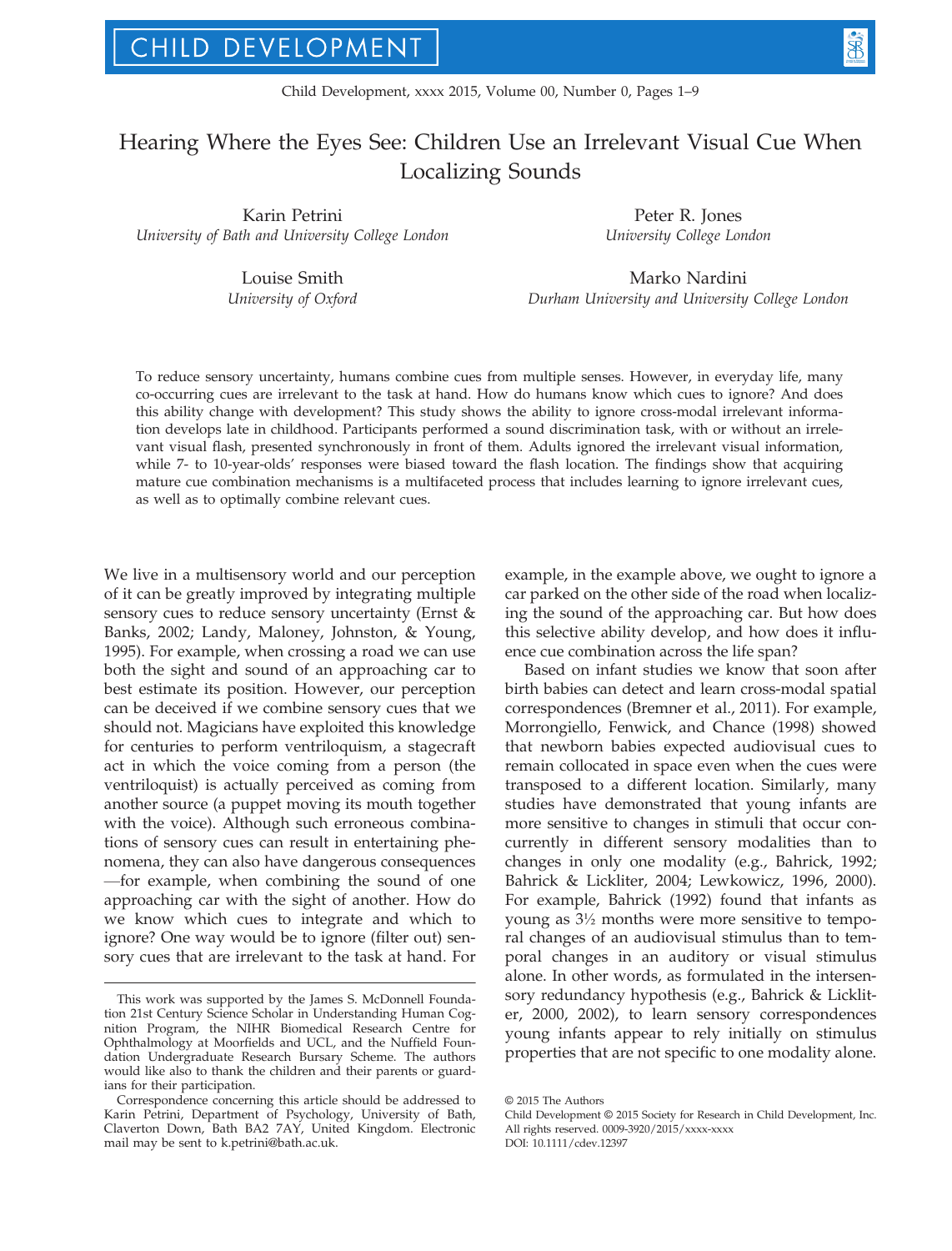Interestingly, however, not all amodal properties seem to have the same relevance for young infants (2–6 months of age), with redundancy in temporal characteristics prevailing over that in spatial characteristics (Morrongiello, Fenwick, & Nutley, 1998). This greater reliance on audiovisual synchronization over spatial colocation is still present in adults, although it is greatly reduced (Lewald & Guski, 2003). Consistent findings in support of the early ability of humans to use redundant multisensory information come from neurophysiological studies with nonhuman animals (Wallace & Stein, 1997; Wallace, Wilkinson, & Stein, 1996), as well as from neurorecording studies with human infants (Hyde, Jones, Porter, & Flom, 2010; Reynolds, Bahrick, Lickliter, & Guy, 2014). For example, studies measuring single-cell responses in kittens (Wallace & Stein, 1997) and event-related potentials in 3-month-old infants (Hyde et al., 2010) have shown increased neural responses for simultaneous audiovisual stimulation compared to either visual or auditory stimulation alone.

Beyond infancy, multisensory processing continues to mature during childhood. For example, recent studies have shown that children are less sensitive to audiovisual asynchrony than adults (Hillock, Powers, & Wallace, 2011; Hillock-Dunn & Wallace, 2012). Furthermore, several independent studies using a Bayesian ideal observer framework have shown that young children, unlike adults, fail to combine multimodal information to improve their precision (Gori, Del Viva, Sandini, & Burr, 2008; Gori, Giuliana, Sandini, & Burr, 2012; Gori, Sandini, & Burr, 2012; Nardini, Bedford, & Mareschal, 2010; Nardini, Begus, & Mareschal, 2012; Nardini, Jones, Bedford, & Braddick, 2008; Petrini, Remark, Smith, & Nardini, 2014). For example, while adults can optimally combine auditory and visual information to improve their precision when performing a spatial discrimination task (Alais & Burr, 2004; Gori, Sandini, et al., 2012), children younger than 12 years of age rely predominantly on visual information (Gori, Sandini, et al., 2012). However, this visual dominance appears to be age and task dependent, since studies examining infants' predictions based on sensory priming (Robinson & Sloutsky, 2004), and children's temporal discriminations (Gori, Sandini, et al., 2012), report a converse auditory dominance.

Reconciling the high sensitivity to intersensory redundancy found in infants (Bahrick, 1992; Bahrick & Lickliter, 2004) with the lack of optimal integration in young children (which in certain instances presents itself as complete reliance upon one sense; e.g., Gori et al., 2008; Gori, Sandini, et al., 2012) is difficult

due to a lack of studies exploring this issue. However, a first step toward a resolution would be to assume that different aspects of cue combination (intersensory redundancy and optimal integration) emerge and take precedence at different ages. That is, if young children (like infants) still rely strongly on temporal intersensory redundancy, then the presence of an irrelevant, but synchronous, visual event should bias their judgment of sound discrimination. This in turn would result in children exhibiting suboptimal integration (due to children attributing too much weight to the irrelevant but synchronous information). Such an account would also fit well with the recalibration theory proposed by Gori and colleagues (e.g., Gori et al., 2008; Gori, Sandini, Martinoli, & Burr, 2010), which states that visual information may be used to calibrate other modalities for spatial tasks (e.g., discriminating objects' orientation) during early childhood. That is, if young children do use visual information to calibrate other sensory cues in spatial tasks, then they would not be able to discount or ignore visual information even when it is irrelevant.

Evidence showing that the ability to filter out irrelevant information increases with age has been limited so far to within-modality studies using flankers or auditory noise (Jones, Moore, & Amitay, 2015; Ridderinkhof, van der Molen, Band, & Bashore, 1997; Shepp & Barrett, 1991; Tipper, Bourque, Anderson, & Brehaut, 1989). Here, we examine how selective the integration of multisensory information is during childhood, by testing whether 7- to 10-year-old children and adults could ignore, and so avoid integrating, irrelevant but synchronized multisensory information. We investigated this using an auditory spatial discrimination task with or without a spatially displaced but temporally synchronous task-irrelevant visual cue. We hypothesized that if children's suboptimal integration does not depend at all on their inability to ignore irrelevant synchronous information, then they should perform well on such a task (i.e., they would attribute little or no weight to the irrelevant information). In contrast, if children's suboptimal integration does in part depend on their inability to ignore the irrelevant synchronous information, then they should perform badly on such a task (i.e., they would over-weight the irrelevant information).

## Method

#### Participants

Seventeen children (7–10 years; nine females), and 15 adults (19–38 years; nine females) with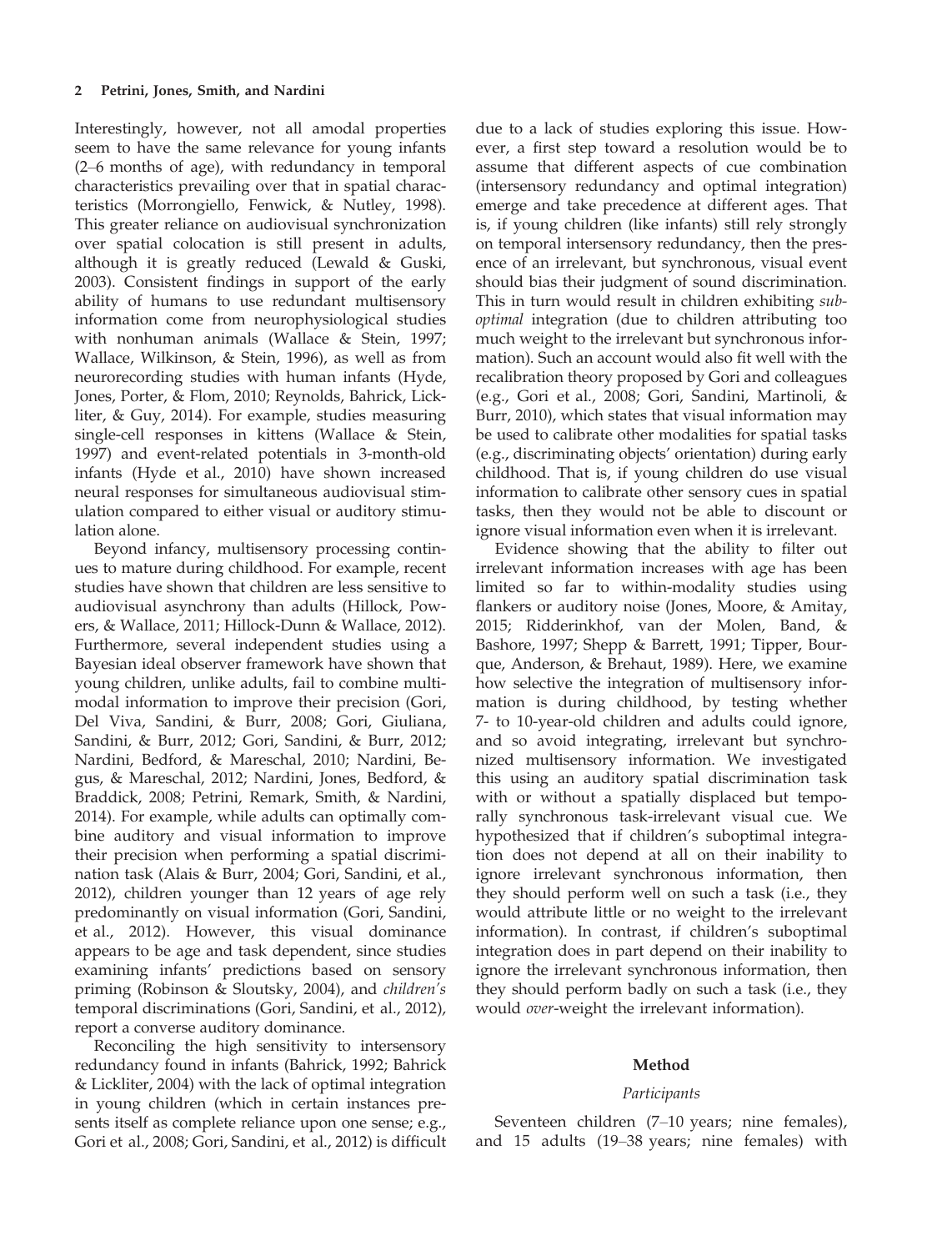normal sight and hearing participated. Participants, recruited by leaflets and press advertisements, were from a socially and ethnically diverse population in central London, UK. The data were collected from June 2012 to September 2013. Sample size was selected based on previous studies using similar paradigms that have fitted psychometric functions to children's data (i.e., using a high number of trials with children; see, e.g.., Barutchu et al., 2010; Gori et al., 2008; Gori, Sandini, et al., 2012; Nardini et al., 2008). Adults and children's parents or guardians gave informed consent to participate, and the study received ethical approval from the research ethics board of University College London.

## Procedure

Figure 1 shows the experimental setup. Participants were seated comfortably in front of a computer screen at a distance of 1.7 m. Nine loudspeakers were positioned along the azimuth, at a constant distance from both the participant (1.7 m) and each other (13 cm). On each trial participants fixated on a cross ( $2.5 \times 2.5$  cm) at the center of the screen, and were then presented with two sounds (1000 Hz pure tones of 75 dB SPL, lasting 100 ms). The standard sound was always played through the speaker positioned in the middle (i.e., the fifth speaker; see Figure 1).

#### Children Over-Weight Irrelevant Multisensory Cues 3

The *comparison* sound was played through any one of the nine speakers and its presentation was counterbalanced across trials. The standard and comparison sounds were separated by 300 ms and their order of presentation was counterbalanced in pseudorandom order across the whole experiment (i.e., in half of the trials the standard was played first and then after 300 ms the comparison was played; in the other half of the trials the opposite occurred). The experiment consisted of two blocks (noiseless and noisy) of 180 trials, for a total of 360 trials. Within each block, trials were uniformly distributed across nine sound locations (positions of the speakers) and two visual conditions (presence and absence of the flash), and these conditions were randomly interleaved. During the noisy block, both standard and comparison sounds were combined additively with a random sample of pink noise. Pink noise is a random noise similar to white noise (e.g., the "static" caused by a detuned radio), but more pleasant to listen to due to the attenuation of high-frequency components. The pink noise was played from all nine speakers and had an intensity equal to 1/10 of either the standard and comparison sound. The standard and comparison sounds were identical except for spatial location, as shown in Figure 1. On each trial, the pink noise onset was 300 ms before the onset of the first sound and ended after the second sound. The noisy auditory condition was included for two reasons: (a) to



Figure 1. Experimental setup. Nine speakers were positioned at equal distances to the observer, on the right side of a computer screen in a semicircle. The comparison sound could be presented either with or without a synchronous flash (the irrelevant cue), presented directly in front of the observer. The standard sound was always played by the speaker positioned in the middle (see plan view representation on the left). The comparison sound (probe) could be played by any of the nine speakers. The observer judged which sound (the standard or the comparison) was closer to the monitor, either in a noiseless environment or one in which all speakers played added auditory pink noise.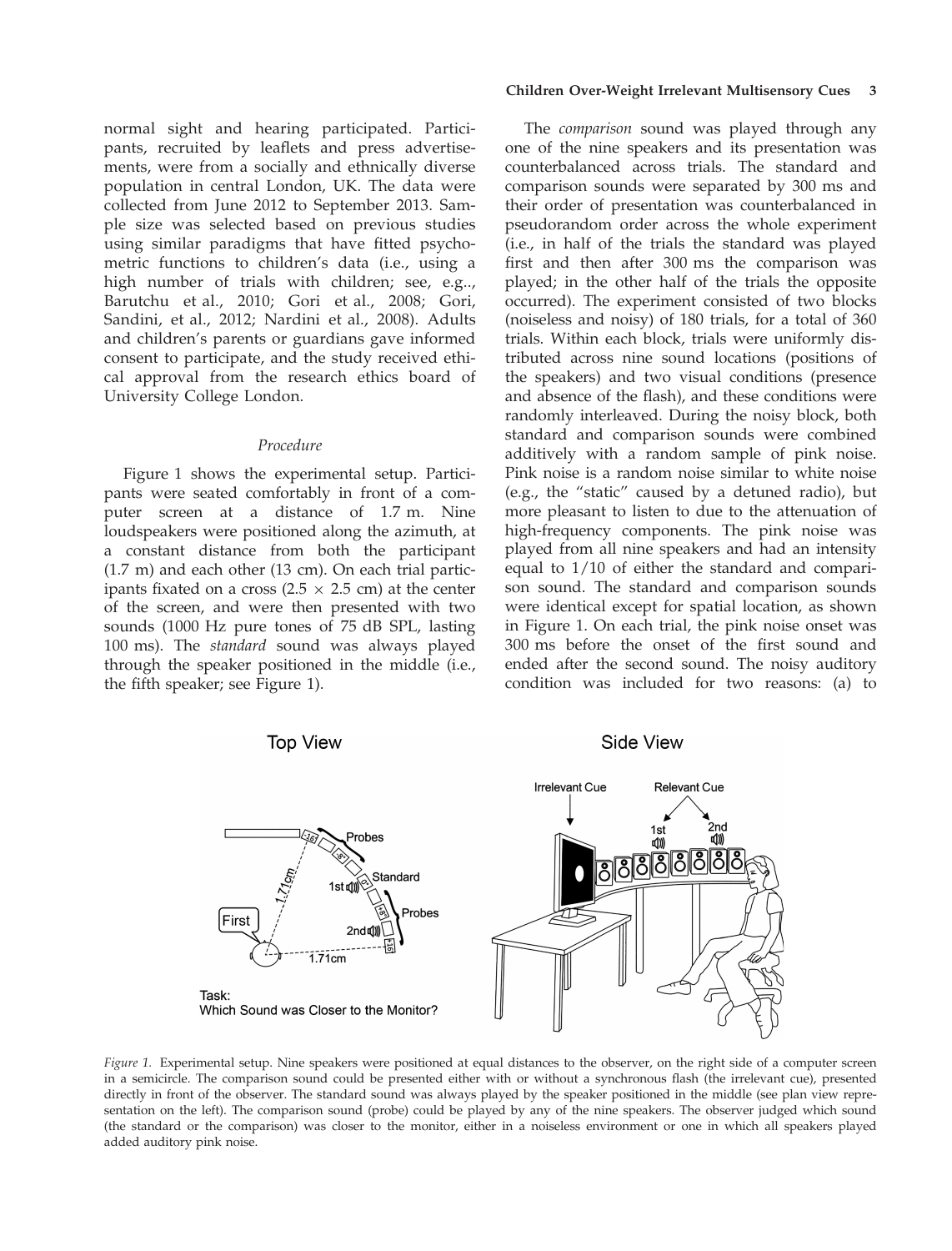exclude the possibility that age-related differences in the use of the visual irrelevant cue depended solely on differences in sound discrimination threshold and (b) to examine if the use of the visual irrelevant cue increased with the decrease in reliability of the relevant cue (less discriminable sound). The two visual conditions consisted of one in which both the standard and comparison sounds were presented alone, and another in which the standard sound was presented alone while the comparison sound was presented together with a synchronous white flash (17 cm in diameter, 100 ms in duration) in the center of the screen. In each trial, the single flash was perfectly synchronized with the sound in onset, offset, and duration. Synchronization in sound and flash presentation was achieved using a Focusrite Saffire PRO 40 sound card in conjunction with the Matlab Psychtoolbox "PsychPortAudio" ASIO interface (Brainard, 1997; Pelli, 1997).

We asked participants to report verbally which of the two sounds was closer to the monitor. Participants underwent short practice runs separately for the noiseless and noisy conditions. Practice consisted of a few repetitions (a minimum of four, further repeated if needed) of the easiest spatial discrimination trials—those using the first or ninth speaker; Figure 1). This initial practice made sure that the task was clear to participants and that they had experience of the flash as an irrelevant stimu- $\ln s$ .

### Results

To test whether children, in contrast to adults, would be unable to ignore irrelevant visual information, we asked 7- to 10-year-old children and adults to perform a sound discrimination task, with or without an irrelevant visual flash presented synchronously in front of them. Participants judged whether the first or second tone in a pair was closer to the monitor. In each trial one tone was the standard sound (always played by the speaker positioned in the middle), while the other was the comparison sound (played by any one of the nine speakers). The proportion of trials in which the comparison sound was judged to be closer to the monitor than the standard (0 on the abscissa in Figure 2) was fitted with a cumulative Gaussian independently for each individual. Figure 2a and b (left panels) present the psychometric fits for a representative child and adult participant, obtained using psignifit 2.5.6 (see [http://bootstrap-software.org/psigni](http://bootstrap-software.org/psignifit/)fit/),

a software package that implements maximum likelihood parameter estimation. The point at which the psychometric function intersects the 50% correct point on the ordinate is the point of subjective equality. The slope parameter of the functions provides a measure of the spatial discrimination sensitivity (steeper slope = more sensitive). As an exclusion criterion we used the sound-only threshold in both noiseless and noisy conditions (i.e., as that was the parameter of interest, used to determine the relative weight observers gave to auditory and visual information; see Weight Analysis below). The data of two children and two adults were excluded as their performance was at chance level in either sound only (noiseless) or sound only with pink noise (noisy) conditions.

## Threshold Analysis

We first examined the effect of age on spatial discrimination thresholds for auditory-only stimuli in the two auditory noise conditions (no noise, pink noise). Figure 2c (left panel) shows that thresholds were higher for children than for adults, and higher with noise than without. A mixed model factorial analysis of variance (ANOVA) with age as a between-subjects factor and noise condition as a within-subjects factor revealed significant main effects of age,  $F(1, 30) = 66.217$ ,  $p < .001$ , and noise condition,  $F(1, 30) = 20.847$ ,  $p < .001$ , and a significant interaction,  $F(1, 30) = 9.141$ ,  $p = .005$ . cant interaction,  $F(1, 30) = 9.141$ , Paired-samples  $t$  tests showed that children had significantly lower thresholds in the noiseless than the noisy condition,  $t(16) = -4.404$ ,  $p < .001$ , while adults did not differ between conditions,  $t(14) = -1.835$ ,  $p = .088$ . Independent-samples t tests showed that children had significantly higher thresholds than adults under both noiseless,  $t(30) = 4.901$ ,  $p < .001$ , and noisy,  $t(30) = 8.192$ ,  $p < .001$ , conditions.

### Weight Analysis

We next examined the effect of age and noise level (without added noise and with added pink noise) on the relative weight attributed to the auditory cue (relevant cue) during the sound  $+$  flash condition (see the Supplemental Material for details of how the weights were calculated and for the Matlab code). Figure 2c (right panel) indicates that children weighted the irrelevant visual cue nearly as much as the relevant auditory cue (mean auditory weights just over 0.5). Conversely, adults largely ignored the visual cue (mean auditory weights close to 1). A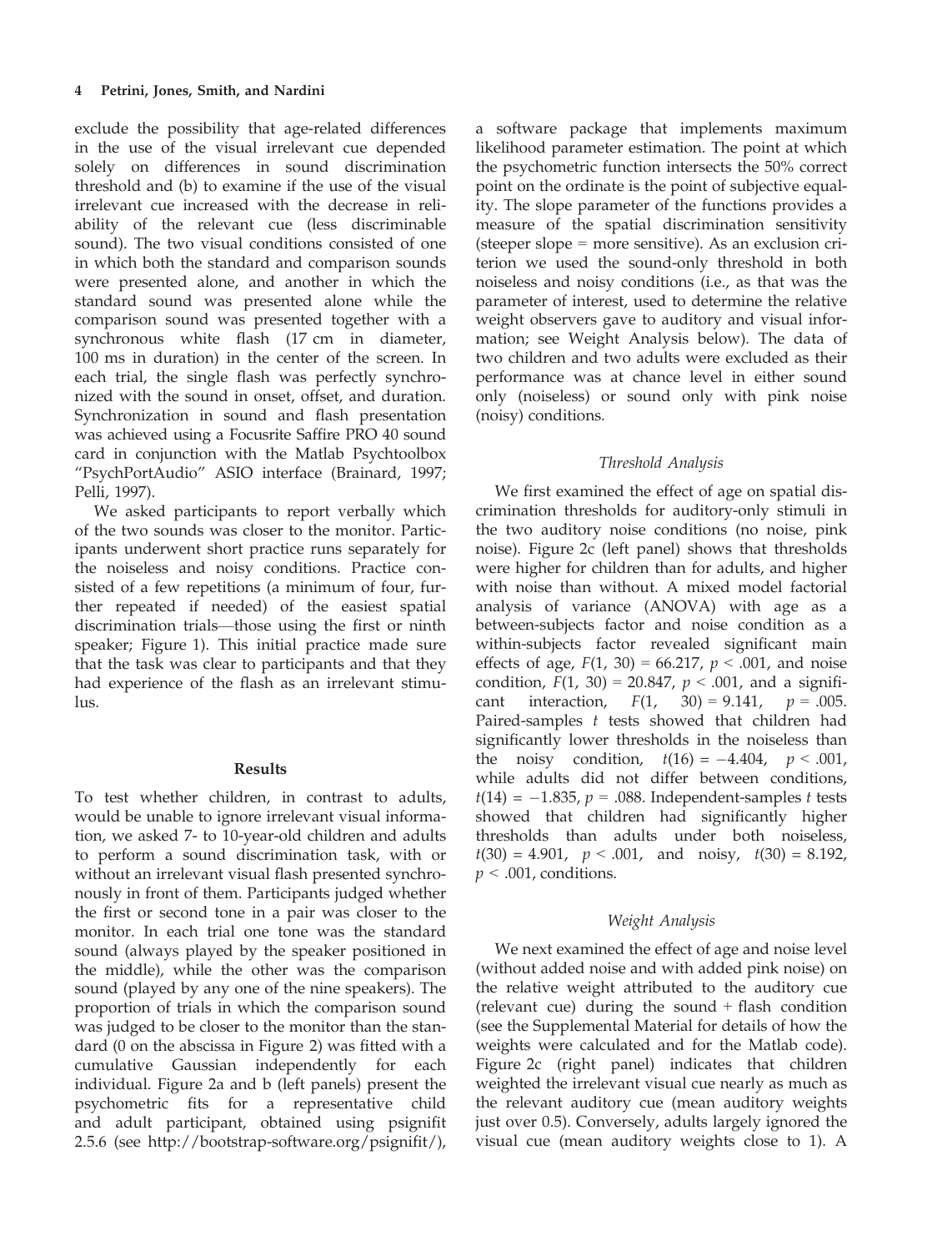

mixed model factorial ANOVA with age as a between-subjects factor and noise condition as within-subjects factor revealed a significant main effect of age,  $F(1, 30) = 15.946$ ,  $p < .001$ ; no main effect of noise condition,  $F(1, 30) = 0.372$ ,  $p = .547$ ; and no interaction,  $F(1, 30) < 0.001$ ,  $p = .985$ .

The mean weight attributed by children to the auditory cue (the relevant cue) during the sound + flash condition was not significantly different from 0.5 in either the noiseless,  $t(16) = 0.917$ ,  $p = .373$ , or noisy,  $t(16) = 0.619$ ,  $p = .545$ , condition. In contrast, the mean weight attributed by adults was significantly different from 0.5 in both noiseless,  $t(14) = 15.358$ ,  $p < .001$ , and noisy,  $t(14) = 15.970$ ,  $p < .001$ , conditions. These results indicate that children's greater reliance on irrelevant visual information was not a consequence of their poorer

#### Children Over-Weight Irrelevant Multisensory Cues 5

Figure 2. (a). Data from a child in the noiseless condition (1st in Figure 3, top panel). (b). Data from an adult in the noiseless condition (14th adult in Figure 3, bottom panel). Diagrams plot the proportion of "closer" responses given to the comparison sound for two experimental conditions  $(dashed = sound + flash; dot$ ted = sound only). The monitor image indicates the screen position with respect to the speakers. Solid vertical lines in the left panels represent the point of subjective equality obtained by fitting a cumulative Gaussian function to the data (dashed and dotted lines). For the child, this point fell outside the range tested for the sound + flash condition. The diagrams on the right show the same data, but here the sound + flash is fitted by a model (see equation 1 in the Supplemental Material) estimating the observer's auditory weight  $\omega_{\text{aud}}$ , which determines where this curve lies between those predicted by use of vision only (solid horizontal line on top) versus sound only (dotted line). The child (a; right) is best fitted with an auditory weight of 0.34 (i.e., the dashed sound + flash line is closer to the solid flash line); the adult (b; right) with an auditory weight of 0.75 (i.e., the dashed sound + flash line is closer to the dotted sound line). Since weights must sum to 1, the visual weight for each participant is  $1 - \omega_{\text{aud}}$ . (c). The diagram on the left plots children's and adults' mean thresholds for the sound only condition (obtained from the slope of the dotted cumulative function) in the auditory noiseless and noisy condition. The diagram on the right plots children's and adults' mean auditory weight (i.e., the weight attributed to the relevant cue) in the auditory noiseless and noisy condition, respectively. The error bars represent the standard error of the mean.

auditory-only threshold. If children's high weighting for vision was explained by a lack of reliability in the auditory cue, then they should have weighted the visual cue even more during the noisy condition. However, although the noisy condition gave higher auditory-only thresholds (Figure 2c, left), children did not weight vision differently in this condition as compared to the noiseless condition (Figure 2c, right).

#### Correlation Analysis

We used two-tailed Pearson's correlation analyses to ask whether individual children's auditory weights were predicted by their auditory thresholds; they were not, in either noiseless,  $r = .044$ ,  $p = .876$ , or noisy,  $r = -.223$ ,  $p = .424$ , conditions. Adults had weightings close to ceiling, one, and so did not have the dispersion needed for a correlation analysis (see Figure 3).

The results indicate that children's weighting of the irrelevant visual cue was not driven by the reliability of the auditory cue. The fact that children do not weight multimodal cues proportionally to their reliability is consistent with previous findings using task-relevant cues (e.g., Gori et al., 2008; Nardini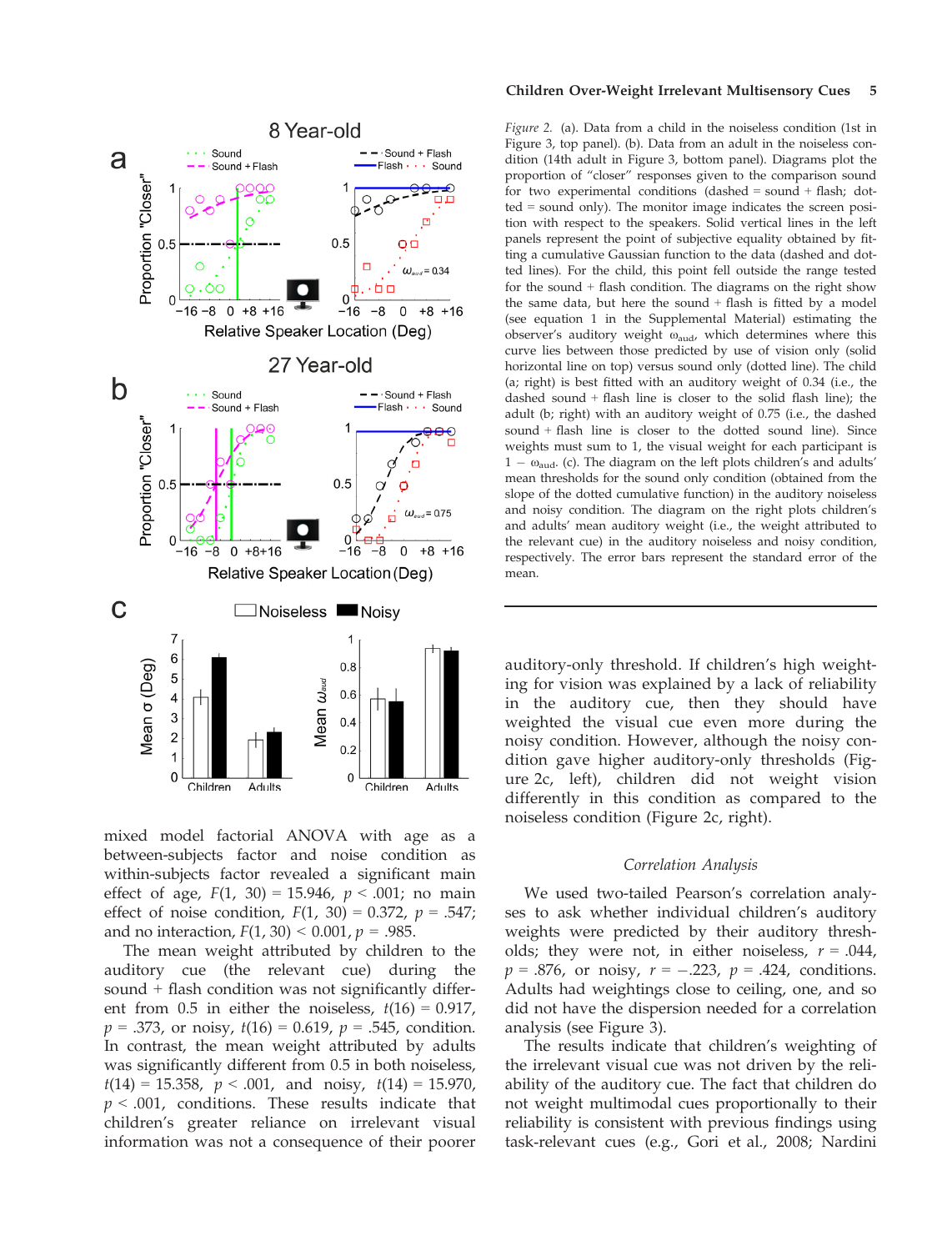

Figure 3. Weight attributed to the auditory cue in the sound + flash condition by each individual child (top panel) and adult (bottom panel) for noiseless (white bars) and noisy (black bars) blocks, respectively. The average data are plotted in Figure 2c right panel.

et al., 2008; Petrini et al., 2014), and with findings demonstrating that decreasing sound reliability by adding noise does not facilitate integration (Barutchu et al. (2010). Finally, a directional (one-tailed) Pearson's correlation analysis revealed that within the child group, the weight attributed to the relevant auditory cue increased with age,  $r = .318$ ,  $p = .034$ . Bias corrected bootstrap 95% confidence intervals for  $r$  were [0.035, 0.580]. As weights sum to 1, this means that the relative weight given to the irrelevant cue decreased with age.

## Discussion

The results indicated that children, in contrast to adults, weighted an irrelevant visual cue as much as a relevant auditory cue when discriminating between different locations of a sound. Hence, children performed poorly in a task that required ignoring irrelevant visual information. Furthermore, the weight attributed by children to the irrelevant visual cue decreased with age.

Our findings show that acquiring mature cue combination mechanisms is a multifaceted process and that the late development of optimal cue

combination for relevant information (e.g., Gori et al., 2008; Gori, Sandini, et al., 2012; Nardini et al., 2012, 2008; Petrini et al., 2014) is paralleled by a late development of mechanisms selecting cues for combination. Being able to keep sensory information separate (Nardini et al., 2010) may be adaptive when the body is growing, as each sense needs to be continuously recalibrated (Burr, Binda, & Gori, 2011). Our results support the recalibration theory by Gori and colleagues in that keeping cues separate could be adaptive for calibrating other sensory cues with vision, especially in spatial tasks (e.g., Burr et al., 2011; Gori et al., 2008, 2010).

In our task, young children relied on vision in a spatial localization task for which vision was not informative. Their over-weighting of irrelevant visual information demonstrates that children are poor multisensory selectors. Our findings of an immature multisensory selection mechanism in young children are in agreement with the findings of Innes-Brown et al. (2011) in the temporal domain. Innes-Brown et al. found that children were more susceptible than adults to the flash-beep illusion (Shams, Kamitani, & Shimojo, 2000), in that they were more affected by the number of beeps when judging the number of flashes. That is, they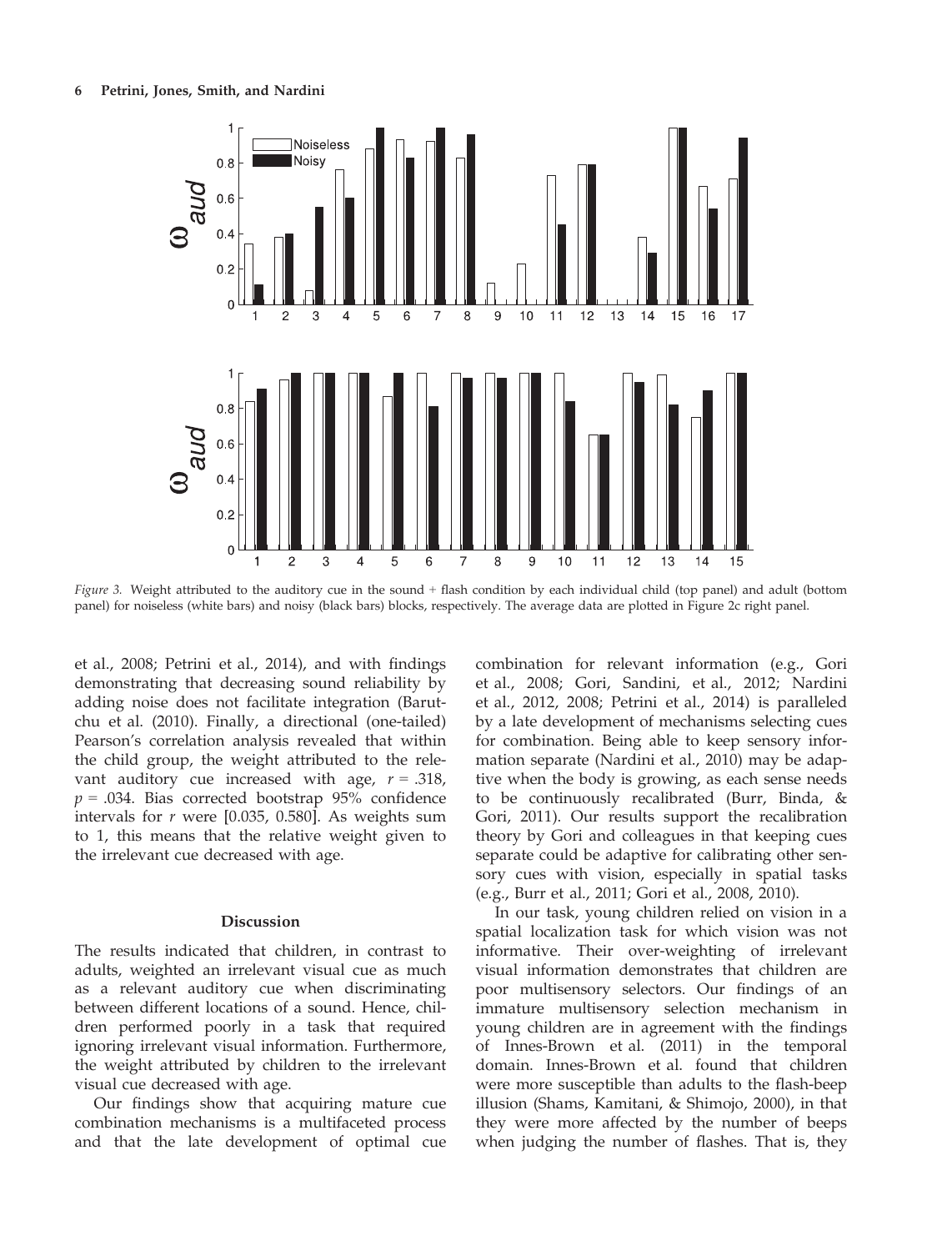relied on auditory information in a visual task for which audition was not informative. In both these studies, children over-relied on the "dominant" modality—the one that would in normal circumstances be the most useful for the task: vision for spatial localization in the present study, and audition for temporal judgments (number of brief events) in Innes-Brown et al.

These results can also be related to those reported for the McGurk effect (i.e., an illusion inducing the perception of a third new utterance "da," by combining the video of a speaker pronouncing "ga" with a superimposed sound of "ba"; McGurk & MacDonald, 1976), for which children have been found to be less susceptible than adults (McGurk & MacDonald, 1976). Children's lower susceptibility to this illusion indicates that they rely relatively more on audition and less on vision. In the McGurk effect, audition is the "dominant" modality in the sense that it would usually tend to be most useful for the task. Overall then, results from all three studies indicate that children's cue selection is less flexible than that of adults, and is consistent with use of a "default" weighting that relies on cues that would normally be expected to be most useful. With development comes the ability to calibrate this reliance on different cues appropriately to specific sensory situations.

During infancy humans combine multiple senses by strongly relying on intersensory redundancy (Bahrick, 1992; Bahrick & Lickliter, 2002, 2004). Infants and later young children find synchronous redundant stimuli across visual and auditory modalities very salient. However, later in childhood multisensory processing continues to be refined in many ways before it becomes adult-like. For example, children become able to weight cues proportionally to their reliability (Gori et al., 2008; Gori, Sandini, et al., 2012 Nardini et al., 2012, 2008; Petrini et al., 2014), and to increase their multisensory selectivity (Hillock et al., 2011; Hillock-Dunn & Wallace, 2012; Innes-Brown et al., 2011) to optimize precision. Here, we show that despite the presence of individual differences among children and adults, which are very common in the developmental literature on cue combination (e.g., Gori et al., 2008; Nardini et al., 2012; Petrini et al., 2014), children's ability to ignore visually irrelevant but temporally redundant information is much poorer. Our findings suggest that during early childhood there is a shift from associating cues based on simple heuristics, such as temporal co-occurrence (mechanism prioritized during infancy; Bahrick & Lickliter, 2000, 2002; Hyde et al., 2010; Lewkowicz,

1996, 2010), to combining cues using more complex integration models, and thus increasing the behavioral gain (Ernst & Banks, 2002) afforded by these previously learned associations. Changes in levels of cue selectivity across the life span could be used as a marker to examine the progression across different stages of cue combination thus filling the currently existing gap in developmental knowledge.

To understand fully how multisensory mechanisms develop during childhood, we must study them in more complex and naturalistic settings where both relevant and irrelevant cues are present. This would also require the inclusion of an additional parameter—determining the extent to which cues are integrated or segregated—to the standard Bayesian model of cues combination (Ernst & Banks, 2002; Landy et al., 1995). The causal Bayesian inference model described by Kording et al. (2007) does take this new parameter into account to create an optimal Bayesian observer that not only infers the best sensory estimates from two sensory signals (i.e., inferring the source location from two sensory signals) but also whether the signals have a common cause. This kind of model may be tested in future to account for the differences between children and adults shown here.

At this stage we do not know whether the filtering of irrelevant sensory cues and the integration of the relevant cues is supported by the same brain mechanisms, and whether they share the same time courses and neural substrates during development. However, the finding that children's suboptimal integration may in part depend on their inability to ignore the irrelevant synchronous information suggests that there may be some overlap in brain processing. Building on recent studies examining the neural correlates of audiovisual speech processing (Reynolds et al., 2014) future neuroimaging and neurophysiological studies could help to answer these fundamental questions, by comparing children's and adults' neural activity in the presence and absence of relevant and irrelevant cross-modal information. Knowing more about sensory selection and integration mechanisms will be of paramount importance for designing successful rehabilitation and treatment for congenital and acquired sensory deficits (Bebko, Weiss, Demark, & Gomez, 2006; Gogate, Maganti, & Perenyi, 2014; Lawson, Ruff, Mccartondaum, Kurtzberg, & Vaughan, 1984). For example, rehabilitation techniques using unimpaired senses to promote calibration during development (Gori, Sandini, Martinoli, & Burr, 2014) could be accompanied by rehabilitation aimed to help the development of multisensory selection mechanisms.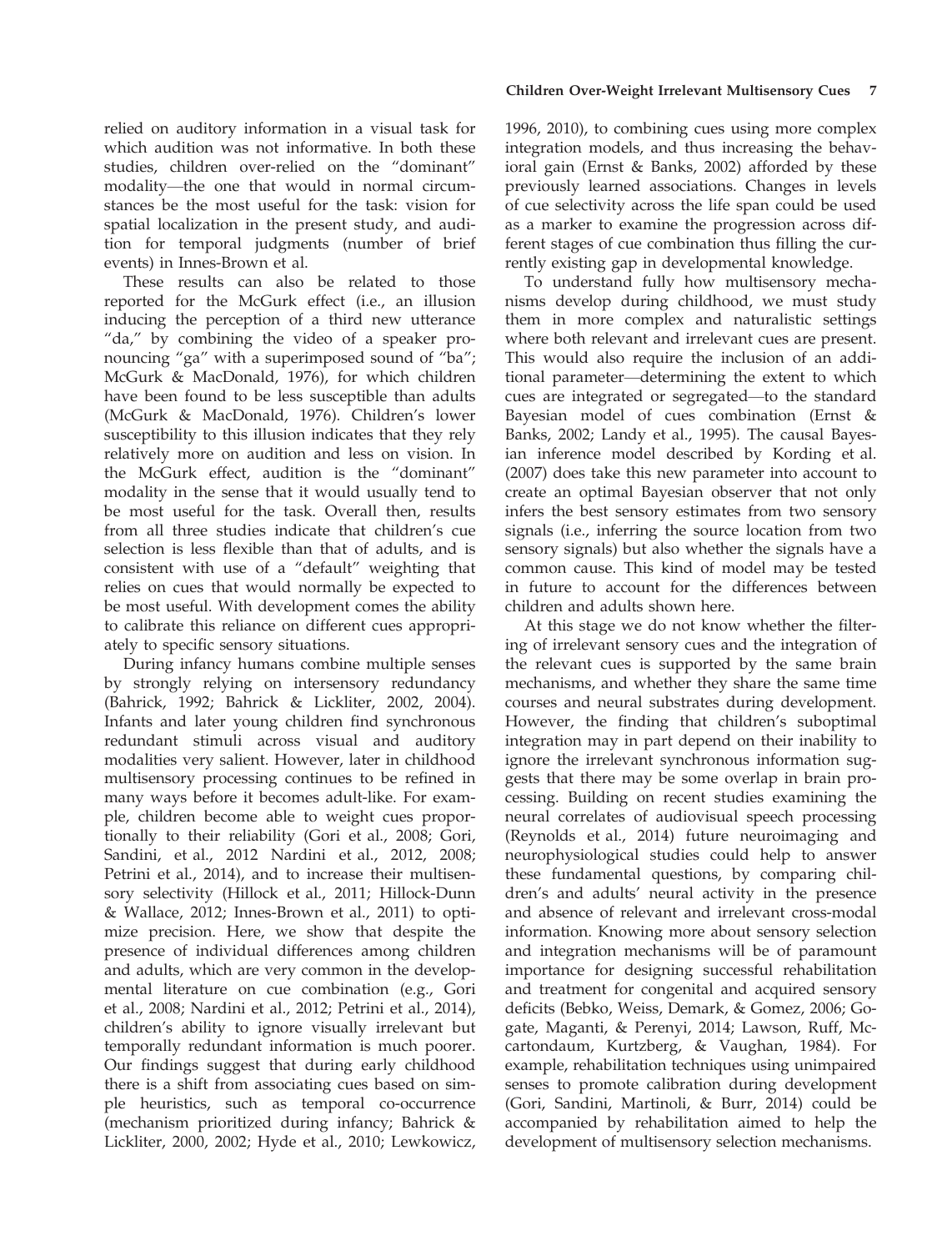### References

- Alais, D., & Burr, D. (2004). The ventriloquist effect results from near-optimal bimodal integration. Current Biology, 14, 257–262. doi:[10.1016/j.cub.2004.01.029](http://dx.doi.org/10.1016/j.cub.2004.01.029)
- Bahrick, L. E. (1992). Infants' perceptual differentiation of amodal and modality-specific audio-visual relations. Journal of Experimental Child Psychology, 53, 180–199. doi:[10.1016/0022-0965\(92\)90048-B](http://dx.doi.org/10.1016/0022-0965(92)90048-B)
- Bahrick, L. E., & Lickliter, R. (2000). Intersensory redundancy guides attentional selectivity and perceptual learning in infancy. Developmental Psychology, 36, 190–201. doi[:10.1037/0012-1649.36.2.190](http://dx.doi.org/10.1037/0012-1649.36.2.190)
- Bahrick, L. E., & Lickliter, R. (2002). Intersensory redundancy guides early perceptual and cognitive development. In R. Kail (Ed.), Advances in child development and behavior (Vol. 30, pp. 153–187). New York, NY: Academic Press.
- Bahrick, L. E., & Lickliter, R. (2004). Infants' perception of rhythm and tempo in unimodal and multimodal stimulation: A developmental test of the intersensory redundancy hypothesis. Cognitive, Affective, & Behavioral Neuroscience, 4, 137–147.
- Barutchu, A., Danaher, J., Crewther, S. G., Innes-Brown, H., Shivdasani, M. N., & Paolini, A. G. (2010). Audiovisual integration in noise by children and adults. Journal of Experimental Child Psychology, 105, 38–50. doi:[10.1016/](http://dx.doi.org/10.1016/j.jecp.2009.08.005) [j.jecp.2009.08.005](http://dx.doi.org/10.1016/j.jecp.2009.08.005)
- Bebko, J. M., Weiss, J. A., Demark, J. L., & Gomez, P. (2006). Discrimination of temporal synchrony in intermodal events by children with autism and children with developmental disabilities without autism. Journal of Child Psychology and Psychiatry, 47, 88–98. doi:[10.1111/](http://dx.doi.org/10.1111/j.1469-7610.2005.01443.x) [j.1469-7610.2005.01443.x](http://dx.doi.org/10.1111/j.1469-7610.2005.01443.x)
- Brainard, D. H. (1997). The psychophysics toolbox. Spatial Vision, 10, 433–436.
- Bremner, J. G., Slater, A. M., Johnson, S. P., Mason, U. C., Spring, J., & Bremner, M. E. (2011). Two- to eightmonth-old infants' perception of dynamic auditory-visual spatial colocation. Child Development, 82, 1210–1223. doi:[10.1111/j.1467-8624.2011.01593.x](http://dx.doi.org/10.1111/j.1467-8624.2011.01593.x)
- Burr, D., Binda, P., & Gori, M. (2011). Multisensory integration and calibration in adults and in children. In J. Trommershauser, K. Kording, & M. S. Landy (Eds.), Sensory cue integration (pp. 173–194). Oxford, UK: Oxford University Press. doi:[10.1093/acprof:oso/](http://dx.doi.org/10.1093/acprof:oso/9780195387247.003.0010) [9780195387247.003.0010](http://dx.doi.org/10.1093/acprof:oso/9780195387247.003.0010)
- Ernst, M. O., & Banks, M. S. (2002). Humans integrate visual and haptic information in a statistically optimal fashion. Nature, 415, 429–433. doi:[10.1038/415429a](http://dx.doi.org/10.1038/415429a)
- Gogate, L., Maganti, M., & Perenyi, A. (2014). Preterm and term infants' perception of temporally coordinated syllable-object pairings: Implications for lexical development. Journal of Speech Language and Hearing Research, 57, 187–198. doi:[10.1044/1092-4388\(2013/12-](http://dx.doi.org/10.1044/1092-4388(2013/12-0403)) [0403\)](http://dx.doi.org/10.1044/1092-4388(2013/12-0403))
- Gori, M., Del Viva, M., Sandini, G., & Burr, D. C. (2008). Young children do not integrate visual and haptic form

information. Current Biology, 18, 694–698. doi[:10.1016/](http://dx.doi.org/10.1016/j.cub.2008.04.036) [j.cub.2008.04.036](http://dx.doi.org/10.1016/j.cub.2008.04.036)

- Gori, M., Giuliana, L., Sandini, G., & Burr, D. (2012). Visual size perception and haptic calibration during development. Developmental Science, 15, 854–862. doi[:10.1111/j.1467-7687.2012.2012.01183.x](http://dx.doi.org/10.1111/j.1467-7687.2012.2012.01183.x)
- Gori, M., Sandini, G., & Burr, D. (2012). Development of visuo-auditory integration in space and time. Frontiers in Integrative Neuroscience, 6, 77. doi[:10.3389/fnint.2012.00077](http://dx.doi.org/10.3389/fnint.2012.00077)
- Gori, M., Sandini, G., Martinoli, C., & Burr, D. (2010). Poor haptic orientation discrimination in nonsighted children may reflect disruption of cross-sensory calibration. Current Biology, 20, 223–225. doi[:10.1016/j.cub. 2009.11.069](http://dx.doi.org/10.1016/j.cub.2009.11.069)
- Gori, M., Sandini, G., Martinoli, C., & Burr, D. C. (2014). Impairment of auditory spatial localization in congenitally blind human subjects. Brain, 137(Pt. 1), 288–293. doi[:10.1093/brain/awt311](http://dx.doi.org/10.1093/brain/awt311)
- Hillock, A. R., Powers, A. R., & Wallace, M. T. (2011). Binding of sights and sounds: Age-related changes in multisensory temporal processing. Neuropsychologia, 49, 461–467. doi[:10.1016/j.neuropsychologia.2010.11.041](http://dx.doi.org/10.1016/j.neuropsychologia.2010.11.041)
- Hillock-Dunn, A., & Wallace, M. T. (2012). Developmental changes in the multisensory temporal binding window persist into adolescence. Developmental Science, 15, 688–696. doi[:10.1111/j.1467-7687.2012.01171.x](http://dx.doi.org/10.1111/j.1467-7687.2012.01171.x)
- Hyde, D. C., Jones, B. L., Porter, C. L., & Flom, R. (2010). Visual stimulation enhances auditory processing in 3 month-old infants and adults. Developmental Psychobiology, 52, 181–189. doi[:10.1002/dev.20417](http://dx.doi.org/10.1002/dev.20417)
- Innes-Brown, H., Barutchu, A., Shivdasani, M. N., Crewther, D. P., Grayden, D. B., & Paolini, A. G. (2011). Susceptibility to the flash-beep illusion is increased in children compared to adults. Developmental Science, 14, 1089–1099. doi[:10.1111/j.1467-7687.2011.01059.x](http://dx.doi.org/10.1111/j.1467-7687.2011.01059.x)
- Jones, P. R., Moore, D. R., & Amitay, S. (2015). Development of auditory selective attention: Why children struggle to hear in noisy environments. Developmental Psychology, 51, 353–369. doi[:10.1037/a0038570](http://dx.doi.org/10.1037/a0038570)
- Kording, K. P., Beierholm, U., Ma, W. J., Quartz, S., Tenenbaum, J. B., & Shams, L. (2007). Causal inference in multisensory perception. PLoS ONE, 2, e943. doi[:10.1371/journal.pone.0000943](http://dx.doi.org/10.1371/journal.pone.0000943)
- Landy, M. S., Maloney, L. T., Johnston, E. B., & Young, M. (1995). Measurement and modeling of depth cue combination: In defense of weak fusion. Vision Research, 35, 389–412. doi[:10.1016/0042-6989\(94\)00176-M](http://dx.doi.org/10.1016/0042-6989(94)00176-M)
- Lawson, K. R., Ruff, H. A., Mccartondaum, C., Kurtzberg, D., & Vaughan, H. G. (1984). Auditory visual responsiveness in full-term and preterm infants. Developmental Psychology, 20, 120–127. doi[:10.1037//0012-1649.20.1.120](http://dx.doi.org/10.1037//0012-1649.20.1.120)
- Lewald, J., & Guski, R. (2003). Cross-modal perceptual integration of spatially and temporally disparate auditory and visual stimuli. Cognitive Brain Research, 16, 468–478. doi[:10.1016/S0926-6410\(03\)00074-0](http://dx.doi.org/10.1016/S0926-6410(03)00074-0)
- Lewkowicz, D. J. (1996). Perception of auditory-visual temporal synchrony in human infants. Journal of Experimental Psychology: Human Perception and Performance, 22, 1094–1106. doi[:10.1037/0096-1523.22.5.1094](http://dx.doi.org/10.1037/0096-1523.22.5.1094)